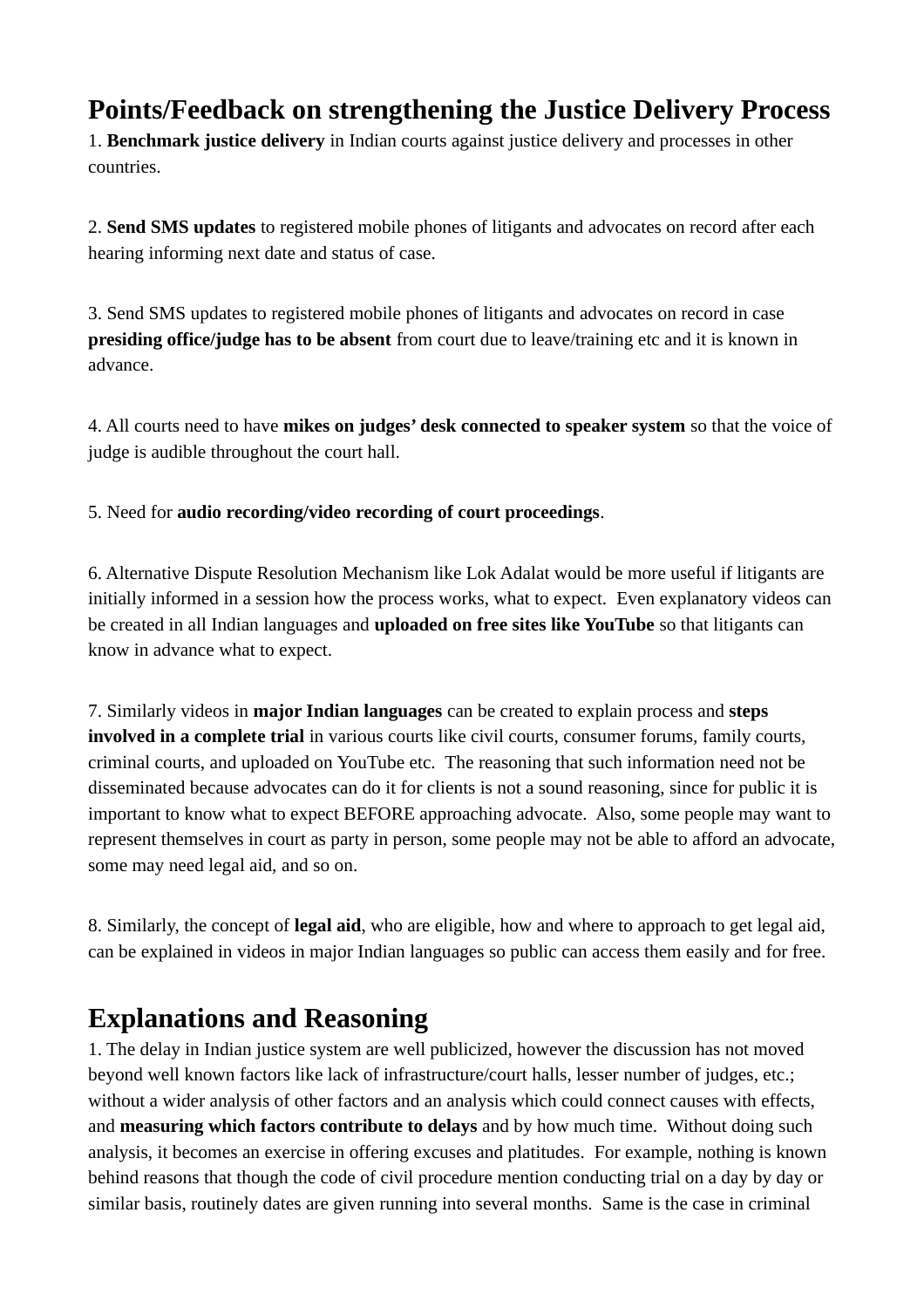courts, where importance of speedy trial is considered even more important. In this regard, it is important to compare how justice delivery, hearing dates, and whole **case management** is done in other countries which are doing much better on disposing off the cases within reasonable time. Other points which can be compared relate to utility of recording transcript of court proceedings vs recording of statement by presiding officer during cross-examination etc. It is seen that lot of the delay in court proceedings is due to time consuming dictation during oral evidence, and crossexaminations.

2. Most people in India are now connected to a mobile network, and SMS is a ubiquitous mode of communication which can be utilized to inform public of court hearings and situation where a judge is going on leave on the next hearing date. It is seen that **litigants have to travel long distance** to attend a court hearing, and only upon arrival in court in morning of hearing date, they come to know that the presiding officer/judge is on leave. This is a waste of not only human capital and time, but also resources like wasted fuel, transport costs, lodging costs, and so on. One can get latest updates via SMS of even cricket scores, so it is not impossible that SMS updates about both leaves of presiding officers, and case hearing status/date cannot be communicated. It should also be made incumbent upon advocates on record to inform clients whenever a trial/hearing is postponed. SMS updates are **already being sent to complainants' mobile numbers by consumer forums after each hearing date.**

3. Though Indian courts follow the **"Open Court" principle**, proceedings in most of the Indian courts are unintelligible to public/litigants/advocates who are present in the court hall and far away from the bench. Ref: [https://en.wikipedia.org/wiki/Open\\_court\\_principle](https://en.wikipedia.org/wiki/Open_court_principle)

One chief reason for the same is that most lower courts (except high courts and Supreme court) do not have a mike/audio system. Ref: [https://indianexpress.com/article/india/rs-96-lakh-used-to](https://indianexpress.com/article/india/rs-96-lakh-used-to-renew-supreme-court-mic-system-that-few-judges-use-rti-reply-4897408/)[renew-supreme-court-mic-system-that-few-judges-use-rti-reply-4897408/](https://indianexpress.com/article/india/rs-96-lakh-used-to-renew-supreme-court-mic-system-that-few-judges-use-rti-reply-4897408/)

It should be mandated that all courts have mike/audio speakers and which are mandated to be used for court proceedings. Not having them or not using them would directly be against the principle of "Open Court", and unless a proceeding is being done in camera, there can never be any valid or reasonable objection to the use of mike and speaker system so that the **voice of judge/presiding officer is audible** in the whole of court. If the public cannot listen to what is being said, then the proceedings cannot be said to be done in an open court.

4. Suggestion for audio/video recordings of court proceedings have already been approved to some extent. These need to be followed up and put into practice across all courts of the country. It will go a long way in creating confidence in minds of public that the **justice delivery process is a transparent and open process**, and manipulating or perverting it is not easy.

5. The other points relate to **educating general public about legal procedures, court trial procedures, legal aid, alternative dispute resolution etc**. Video mode of information/education